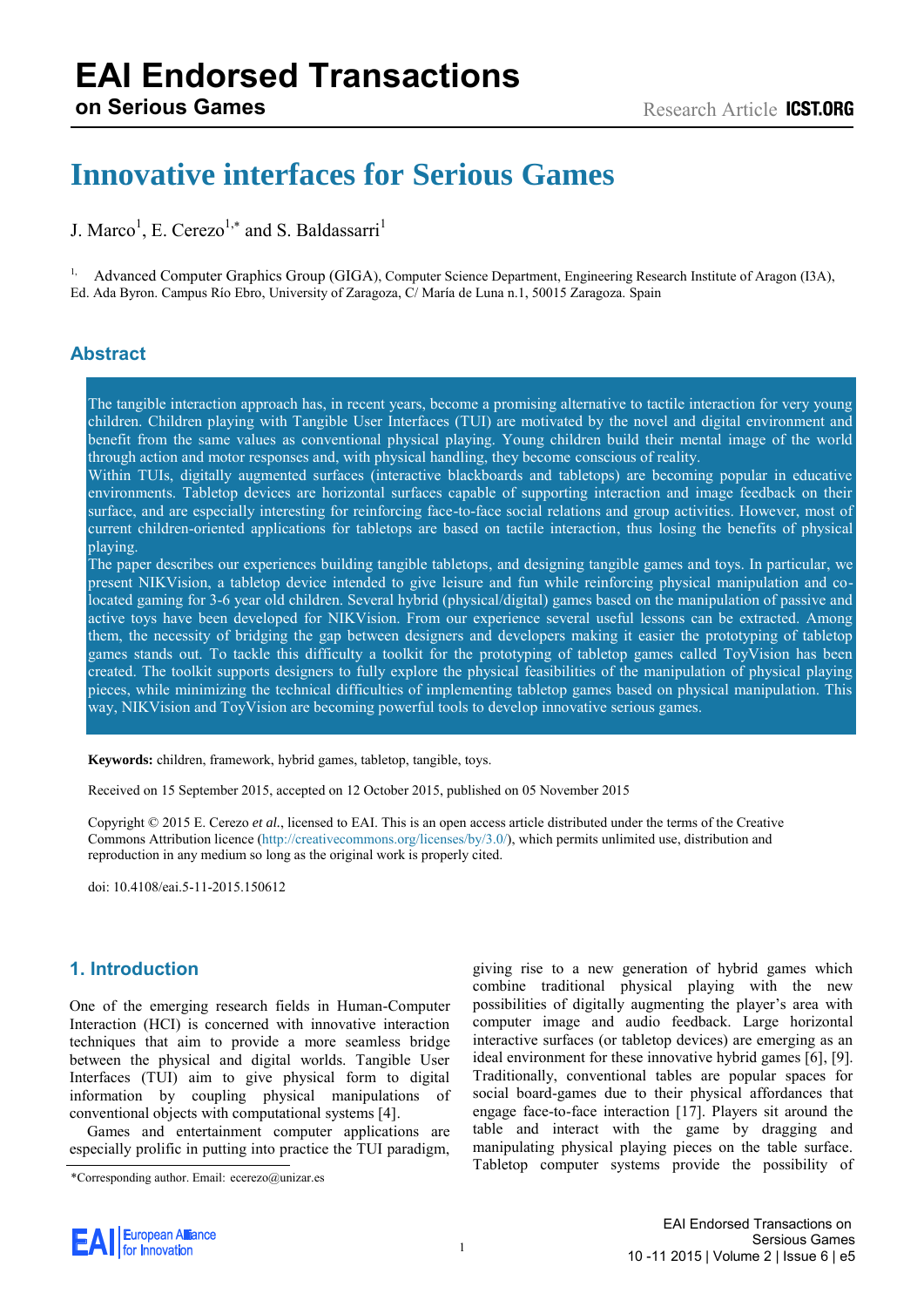digitally augmenting the game area while keeping playing pieces in the player's physical environment, thus reinforcing the emotional impact of videogames [5], [7] and making digital technology accessible to other user profiles such as very young children [12], users with disabilities [10], and senior citizens [1].

During the last years, our group has been combining tabletop devices and tangible interaction in several experiences in nurseries, schools and special education schools. Our approach is that an adequate combination of a tabletop computer device with tangible interaction can bridge the gap between digital and physical-based playful or serious educative activities for young children and/or children with cognitive disabilities. The objective of our work is to explore the affordances of hybrid tabletop games, in terms of usability, user experience, and physical colocated playing in education environments. In this context we decided to create the NIKVision tabletop and a set of tangible games [13] designed to support co-located gaming around the table with a tangible interaction approach based on toy manipulation. The design and development of hybrid tabletop games for children involves the integration of physical, virtual, and social aspects, thus introducing new design and technical challenges during the prototyping process. The difficulties encountered in the development of our tangible games have pushed us to develop ToyVision, a software toolkit to make easy the prototyping of tangible games in visual based devices. ToyVision provides designers and developers with intuitive tools for modeling innovative tangible controls and with higher level user's manipulation data.

The paper is organized as follows: next section describes NIKVision tabletop; section 3 describes the kind of Tangible Interaction supported by NIKVision exemplified with a set of hybrid tabletop games for NIKVision; section 4 offers designers of hybrid tabletop games some lessons derived from our experience evaluating tangible games in nurseries and schools; section 5 introduces ToyVision toolkit and, finally, in the Conclusions, the results of our work are outlined.

# **2. The NIKVision tabletop**

The NIKVision tabletop (see Figure 1) uses well-known techniques for multitouch active surfaces, but its design is mainly focused on tangible interaction in the handling of physical objects on the table surface (see Figure 1, left, 1) [12]. A USB video camera is placed inside the table, capturing the surface from below (see fig. 1, left, 2). Visual recognition software runs in a computer station (see Figure 1, left,3) which also handles the game software and the tabletop active image provided by a video projector under the table (see Figure 1, left, 4) through a mirror inside the table (see Figure 1, left,5). The image output is also shown on a conventional computer monitor (see Figure 1, left, 6) adjacent to the table. The presence of this additional vertical monitor complementing the table surface output is a distinguishing feature of NIKVision. Visual recognition and

tracking of objects manipulated on the table are provided by the Reactivision framework [8] through fiducial markers located under each object (see Figure 1, right).



**Figure 1.** NIKVision sketched components.

The tangible interaction is achieved by manipulating the toys on the table surface. Both the user and the computer system are able to manipulate the toys involved in a NIKVision game. Those toys aimed to be manipulated by the user are named "passive" toys, and those aimed to be reactive (manipulated by the computer system) are named "active" toys. Next two sections describe the affordances of each kind of toy and related games developed.

# **3. NIKVision toys and games**

#### 3.1. Passive toys and related hybrid games

During play, children move the toys over the translucent surface of the table, putting the base of the toys in contact with the table to enable the camera to see the markers located under the base. The manipulations that visual recognition software is able to track are:

- Movements over the surface: Children can grab the toys and drag them over the surface. The software tracks the position and velocity of the toy over the table.
- Rotate toy: The toys can be rotated on the surface and so long as the base with the marker remains on the table the software can track their orientation. Thus, toys that have a distinguishable front and back can be oriented by the child during the game; e.g., a toy car is moved and oriented on the tabletop and a virtual 3D car on the monitor will move and orient the same way as in the game.
- Manipulation of toy's moveable sub-pieces: The toys can also be composed of subpieces which children can manipulate to change the toys status during the game. In NIKVision, the manipulations change the topological shape of the fiducial attached to the toy base ; this way NIKVision's software can analyse the fiducial seen through the tabletop surface and extract the physical status of the toy.

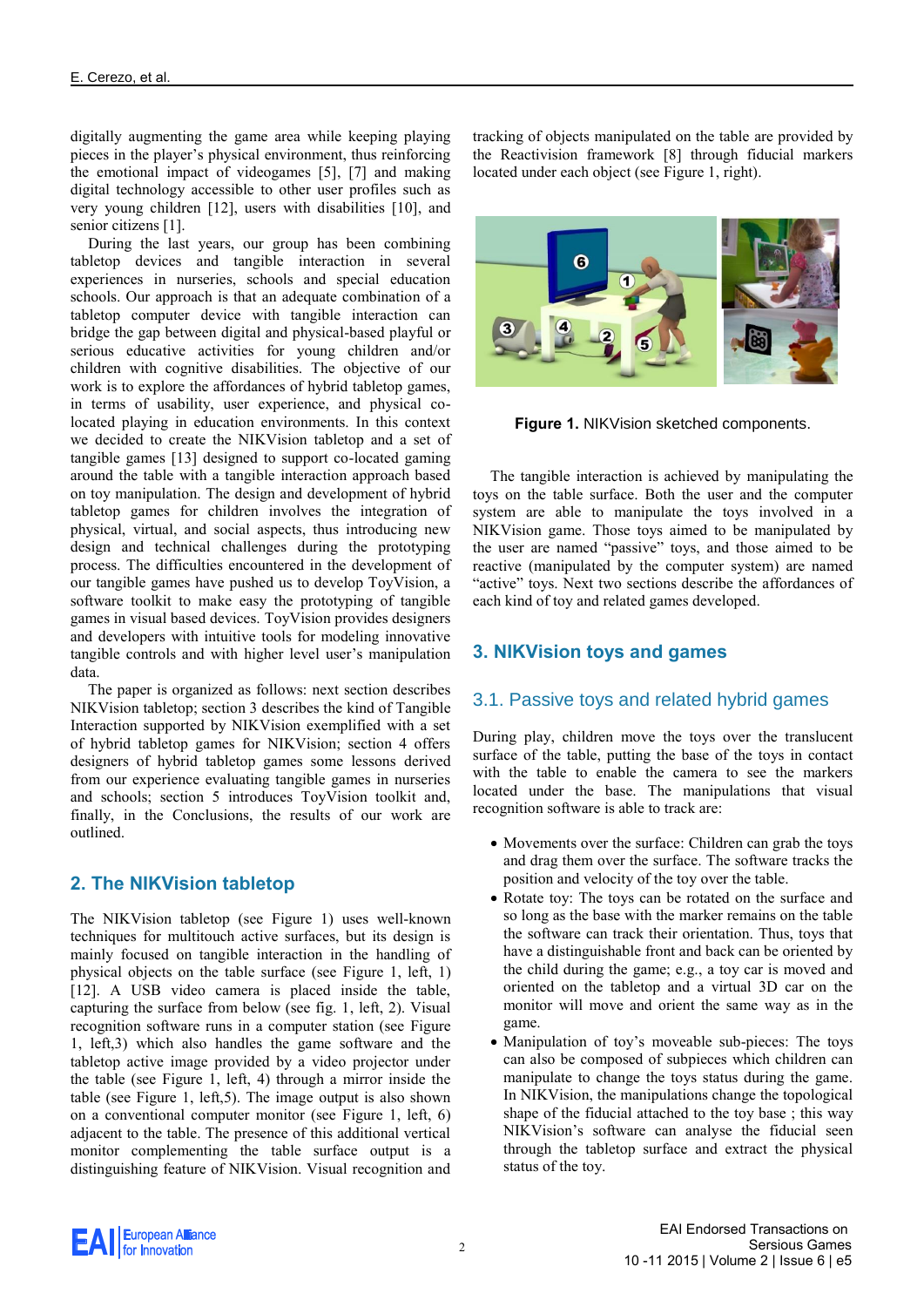Manipulation of deformable materials: children often play with materials that do not have constant shape such as clay, cardboard, cloth. Thanks to the extension of the original Reactivision framework, NIKVision is also able to manage this kind of toys.

Following, several games developed for the NIKVision tabletop that make use of different passive toys are presented.

#### **Farm Game**

The farm game consists of a virtual 3D farm to be shown on the monitor and a 2D yard shown on the table surface. A set of virtual objects are placed in the 3D virtual farm scene and in the 2D table surface yard: plants, animal feeders, a nest, a barn, a bucket... and a virtual farmer character that collects the objects gathered by the animals (see Figure 2 left).



**Figure 2.** Farm game. Different goals of the farm game: a/ collecting strawberries. b/ laying eggs. c/ giving milk. d/ giving wool.

The farm animals are plastic animal toys with fiducials attached on their bases. Children play freely all over the meadow (tabletop) with the animals, which are represented on the screen as fully animated characters. The animals walk and make sounds when children drag (move and rotate) them around the tabletop, activating different farm activities: the pig collects strawberries hidden in the plants, the hen is used to lay eggs, the cow gives milk when manipulated on the bucked and the sheep is shear by the farmer (see Figure 2 right).



**Figure 3.** Three video streams synchronized for evaluation. Left, coming from a camera below the monitor for emotion analysis. Central, coming from a camera in a corner of the test room for usability analysis. Right, coming from the graphical visualization of the log files to be used for monitoring game events and feedback.

This game has been developed following a childrencentred design methodology with the children involved for the very starting point through continuous test session in schools and nurseries [15]. Different assessment methods have been used depending on the question to be evaluated from observation notes to Wizard of Oz or video-analysis (see Figure 3).

#### **Asteroids Game**

Many conventional toys have mechanical structures that add new interactions: e.g., a space ship toy may have a button that when pressed triggers sound and light to simulate that the ship is firing. Using this concept, a space ship toy with moveable sub-pieces was designed and built for its use in the NIKVision tabletop. It has a button on the top which mechanically makes a white spot appear on its base when pressed and disappear when released. The meaning of this manipulation is that the spaceship toy will launch a virtual missile when the player presses the button (see Figure 4, right). These space ship toys are used in a hybrid game adaptation of the classic videogame "Asteroids" by Atari. Two children can collaborate to destroy all the virtual asteroids that appear on the active surface using the physical toys. Each time they press the button on their space ship toy, a missile is launched, which may fragment an asteroid on impact (see Figure4, left).



**Figure 4.** Asteroids game.

#### **Drum Sequencer Game**

In this game children create their own drum beats distributing plastic tokens over a graphic score shown on the surface (see Figure 5, left). On the table surface, coloured rows represent a different drum instrument. Beat is reproduced from left to right.

Besides the plastic tokens, two toys with moveable subpieces are used in the game:

 The "beat store" consists of a plastic rectangle with four holes inside where a plastic token can be placed and removed (see Figure 5, right up). When a drum beat is composed, the user can place a token on one hole, meaning that this beat is "stored" on that hole. By combining up to four tokens on the "beat store" toy, the user can quickly activate and deactivate beats on a creative way.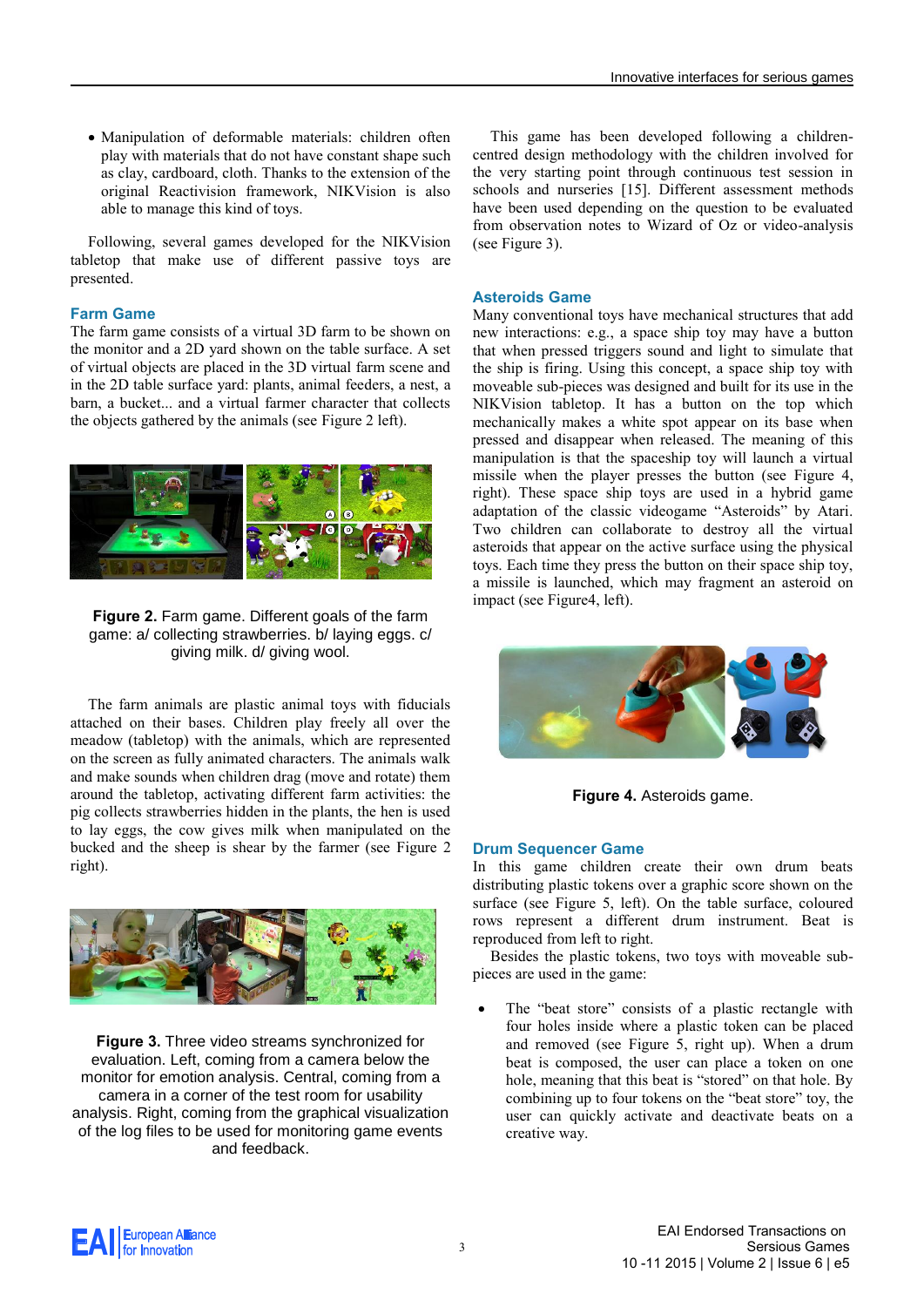The Speed fader is restricted to move only in a vertical axis increasing or decreasing the speed of the beat (see Figure 5, right down).



**Figure 5.** Drum Sequencer game. Left: tabletop overview with tokens distributed on the virtual drum score. Right: detail of the Beat Store toy (up) and the Speed fader (down).

#### **Paint and Bogaboo Games**

The consideration of deformable playing pieces opens innovative opportunities for tabletop games making it possible to use materials and toys in which attaching a fiducial is not suitable. In particular, we have used this new kind of tokens in two simple games developed for NIKVision:

- The Paint game uses conventional brushes to paint on the table (see Figure 6, left). The brush is modelled as a Deformable Token: the width of the stroke will depend on the pressure applied with the brush.
- In the Bugaboo game the players use any kind of deformable material (clay, cardboard…) to build a path so that a virtual flea can jump and climb to reach the fruits (see Figure 6, right).



**Figure 6.** Right: The Paint game. Right: The Bugaboo game.

# 3.2. Active Toys: The Dragons cave hybrid game

Hybrid games open new playful affordances by involving reactive toys: toys that can be manipulated by the computer system. A toy can be reactive in several ways: autonomous movements, vibration, colour change, sound…

Active toys required to embed electronic actuators into the objects to be able to actuate physically on the object. The computer system has to be able to send commands to the

actuators. This requires an electronic microcontroller board which mediates the computer system and the embedded actuators. NIKVision has adopted the Arduino microcontroller [16], an open-hardware platform which has become very popular for the development of tangible and ubiquitous systems since it enables a wide range of electronic components to be easily connected to a computer system via USB or wireless. In order to show the possibilities of combining passive and active toys, the following hybrid game has been designed.

#### **The Dragon's Cave game**

Dragon's Cave is a hybrid board game for children based on the Dungeons & Dragons® role-playing games in which the players play the role of a hero who has to find a sword to kill a dragon that lives in a cave.



**Figure 7.** Dragon's Cave game. Left: Different playing pieces. Right: Chest, Hero and Sword toys.

The game is composed of the following playing pieces:

- One or more Heroes (see Figure 7, left,1). Players move their Heroes on the board in turns. A virtual dice (see Figure 7, left, 2) represents the distance the playing piece can move in any turn.
- A Dragon (see Figure 7, left, 3). This active toy autonomously rotates during the game, looking for Heroes. When the Dragon looks straight at a Hero, it launches a virtual fireball and the player is removed from the game. The Dragon rotates by means of a small servo motor on the base of the toy connected to an Arduino microcontroller.
- A Chest (see Figure 7, left, 4). This contains the Sword playing piece needed to kill the Dragon. The Chest automatically opens by means of a small servo motor on the back (see Figure 7, right up) when a Hero gets sufficiently close. When the Chest is open, the player can get the Sword, attach it to his/her hero playing piece, and move towards the Dragon to kill it.
- A Sword. This is a small magnetic playing piece that remains inside the Chest until a Hero opens it. Then, the player places the Sword in the Hero's arms to represent that he/she is able to kill the Dragon (see Figure 7, right down). NIKVision software can track the Hero toys status (Sword present or absent), by

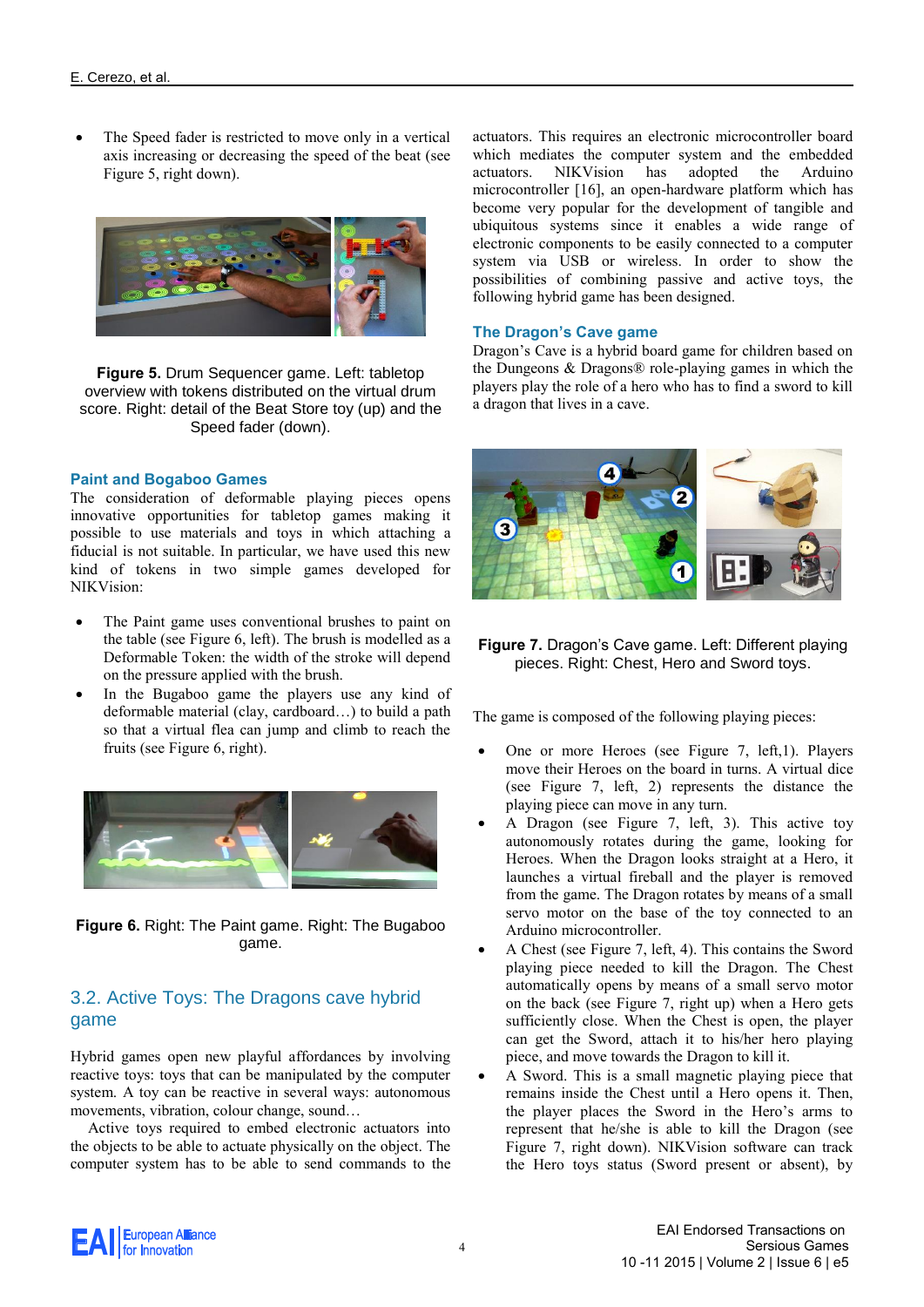means of a simple circuit composed of a reel switch and an infrared LED. When the magnetic sword is attached to the hero toy, it closes the circuit and the LED is lit, which can be tracked by NIKVision as a white spot.

### **4. Designing tabletop games for very young children: lessons learned**

From the experience gained during the design process, development and assessment of the NIKVision games, some lessons might be extracted that could be useful for developing future tabletop games.

There are some important considerations that must be taken into account in order to receive help from very young children during the process of creating a new technology.

- The most important decision is to define, from the beginning, the role of children in the project [3]. Higher involvement children roles, like design-partners and informants, may be very useful to detect children's needs and preferences, but are not adequate for very young children as their social and cognitive development is not enough for a natural relation with adult evaluators. In fact, our experience during the evaluation sessions with very young children shows that the more structured the session, the less useful the data obtained. One explanation would be that the great amount of instructions that is necessary to give them before they start, reduce their naturalness and spontaneity when playing, and the child may have the impression of being tested. The use of log files and video-streams allows to face the evaluation in an objective and exhaustive way.
- The place chosen to carry out the evaluation sessions is also important. Nurseries and schools are very versatile environments for developing projects involving adult designers and children. Toddlers have difficulties in adapting to new environments and new people. Therefore, children may have unpredictable reactions in laboratory test sessions, added to which it is difficult to arrange frequent visits to the lab and usually only small groups of children can enter the lab at a time. On the other hand, many teachers are willing to collaborate with researchers offering their classrooms and time, and, for designers, classrooms provide a sufficient number of users for formative and summative evaluation as well as being a favourable environment for inspiration and creativity.
- Psychomotor and cognitive development of children should always be considered when designing any game task. Observation of children playing with the games helps to solve this kind of questions, and with an iterative design process the game can be refined and adapted to children's capabilities.
- Finally, when planning a test session with children it is very important to consider that they will just use the application or product to have fun.

Also, some more general lessons have been learned in relation with the design of tabletop games, regardless of the children's age.

- Guidelines extracted from previous literature about videogames and children [10] may be useful, but designers should consider new ways of TUI interaction closer to non-digital toys and gaming. In other words, the potential of a tangible tabletop to promote physical playing is better exploited when the classical videogame model (with task and objectives to be sequentially achieved) is avoided, and children are left to freely explore and discover how to activate sound and animations. In this scheme, a guiding virtual character could help to engage children in the exploration of the game.
- The addition of a conventional vertical monitor, complementary to the active image shown on the table surface, has positive impact in fun, as had been assessed with the analysis of video-recordings of the evaluation sessions: children expressed fun and engagement in the game while looking at the animations in the 3D scenery on the monitor. This benefit should be exploited with an adequate distribution of visual feedback between monitor and tabletop projection. While the first should be in charge of engaging children in the game, the second should give visual feedback about task completion and guide children to locate the interactive spots where toys are manipulated.
- A tabletop device which supports co-located gaming does not grant this issue by itself. The design of the game tasks is decisive to engage groups of children to actively play with the toys. By giving balanced roles to each toy throughout the game, children can take any toy at any moment and start exploring its interactions in the virtual environment of the game, promoting colocated gaming.

And last, but not least, there is an important question related to the development and implementation of tabletop games.

Regarding designers' role and despite the rich functionality afforded by tangible tabletop systems, prototyping and creating designs for conceptually complete tangible interfaces and applications remains a challenging task that requires advanced technical skills such as low level programming and to deal with electronic sensors and actuators.

The creation of a tabletop game usually implies to "hardcode" complex algorithms to process raw data from tabletop in order to detect and track each playing piece manipulated on the active surface. This situation brings a breach between tangible interaction design and the corresponding implementation tasks, i.e., between designers and developers. To tackle the problem, several software toolkits are emerging with the aim of isolating developers from tabletop hardware, so that they can implement their application in a higher abstraction level. These toolkits offer

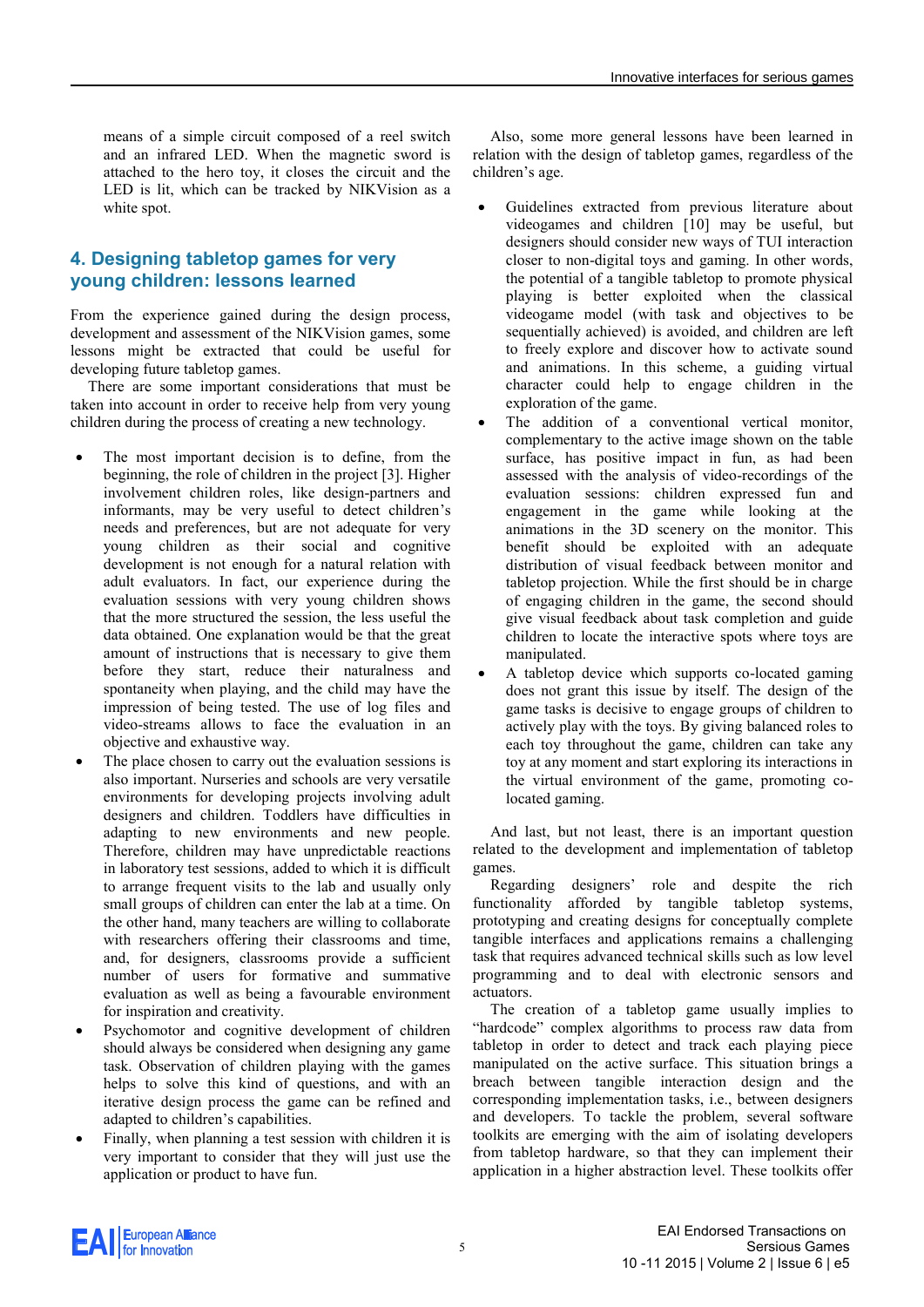the developer processed data of users' interactions on the table, both tactile and through objects, but unfortunately, for the moment, in a very basic form: tangible interaction is described through simple events (object placed, moved or removed). This simplistic approach is constraining the designer to use playing pieces that can be just moved on the table, and therefore, this situation limits the exploration of richer tangible interaction possibilities. In order to extend the existing and "simplistic" toolkits (such as Reactivision [8] or CCV [2]), ToyVision, a toolkit for the rapid prototyping of tangible tabletop games has been recently developed.

# **5. The ToyVision framework**

As seen in previous sections hybrid tabletop games bring new ways of gaming by taking benefit of the physical affordances of conventional objects (playing-pieces). However, the building of a functional prototype implies to tackle many technological issues. Although the tabletop hardware can be used to identify and track objects position on the table surface, other kinds of passive and active manipulations may require advanced technical skills such as electronics and hardware programming. This situation brings a breach between the design process and the corresponding implementation tasks (i.e., between designers and developers), which is hindering designers from freely explore all the Tangible Interaction feasibilities of the physical playing pieces.

To tackle the problem, we have created ToyVision, a software framework aimed to provide an easier development environment for prototyping hybrid board-games for visual based tabletop devices. It provides tools to upgrade any conventional playing piece in a control in a hybrid computer game. ToyVision supports passive playing pieces (manipulated by players) as well as active playing pieces (manipulated by the computer system) through the Arduino board.

ToyVision extends the Reactivision framework, adding a Widget layer of abstraction in order to translate raw tabletop events into playing pieces status straight related to the context of the game [14]. Designers and developers can visually model all passive and active manipulations involved in their game concepts in a Graphic Assistant, and test them immediately in a tabletop device (see Figure 8).





Any development environment (C++, AS3, Java, Processing…) can be used to code tabletop games based on the ToyVision framework. ToyVision sends text messaged through a standard TCP-IP socket to the host application. Messages coming from the ToyVision framework are coded in XML-compliant text, so, to know the status of any playing piece involved on the game, it is just needed to parse the XML.

The toolkit has been successfully checked in different contexts. Evaluation sessions with HCI students, designers and developers of interactive applications have shown that ToyVision is effectively lowering the threshold of developing tabletop applications. Coding with ToyVision has proved to be more efficient and has been perceived by users as easier than with current frameworks. Moreover, ToyVision is sufficiently expressive to support new concepts of hybrid board games ideated by participants during the workshops [16].

ToyVision is open-source software, and it is available at http://www.toyvision.org.

# **6. Conclusions**

The combination of tabletop and manipulative toys described in this paper has revealed a notable potential for the generation of innovative entertainment and serious games that encourage collaboration and face to face social interaction. All the games designed for NIKVision enable more than one child to play at the same time and, in some games, collaboration is essential for achieving the goal. Moreover, the use of passive and active toys open new possibilities for child-computer interaction, combining conventional toys and Tangible Interaction paradigms with active surface technologies.

However, the design and development of tabletop tangible games for very young children is not an easy task. Due to the lack of verbal communication when children are very young and their necessity of having fun (even if they are testing serious games), a careful planning of every assessment session is needed. Besides, from our experience designing and prototyping hybrid games for NIKVision, we have perceived the technical difficulties TUI applications entail. Tools like ToyVision can support teams of designers and developers during iterative design processes to fully explore all the physical affordance of playing pieces in short time without requiring high technological skills.

#### **Acknowledgements.**

This work has been partly financed by the Spanish Government through the DGICYT contract TIN2011-24660.

#### **References**

[1] AL MAHMUD A., Mubin O., Shahid S., Martens J.B. (2008). Designing and Evaluating the Tabletop Game Experience for Senior Citizens. In *Proceeding of the 5th Nordic conference on Human-computer interaction: building bridges* (NordiCHI), 20-22.